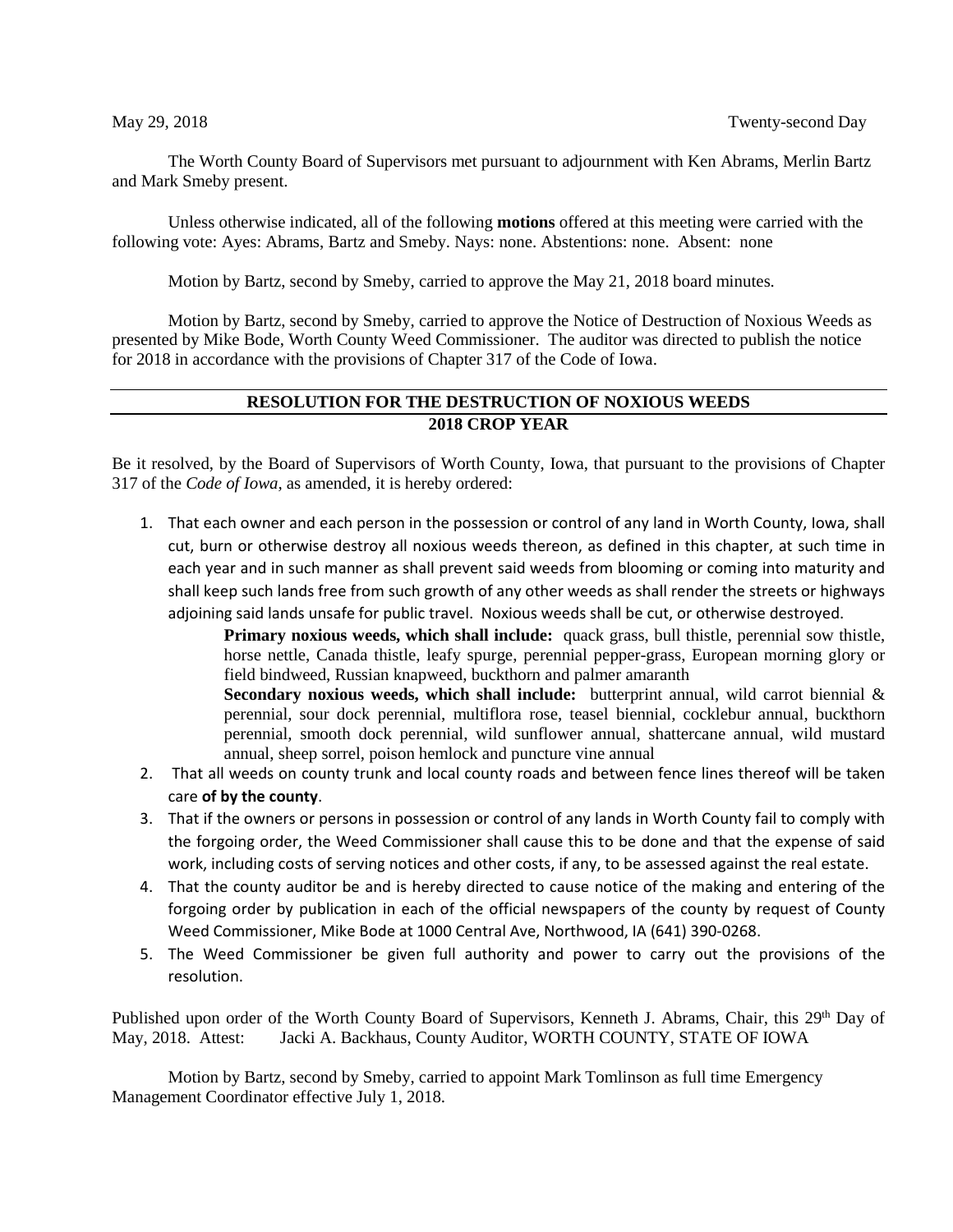Motion by Smeby, second by Bartz, carried to approve a quote of \$2,680.00 for additional cyber liability coverage to be purchased from the Iowa Communities Assurance Pool. This increases the county's coverage from \$500,000 to \$1,000,000.

Motion by Smeby, second by Bartz, carried to approve the commitment to continued membership in Iowa Communities Assurance Pool as the county's property and liability insurance carrier.

Motion by Smeby, second Bartz, carried to approve claims in the amount of \$170,896.95 as per the following schedule:

| AT & T                            | Service-E911 | 35.81     |
|-----------------------------------|--------------|-----------|
| Aerial Horizons Uas Llc           | Equip-Dap    | 33,936.00 |
| Agvantage Fs Inc                  | Fuel-Eng     | 1,017.47  |
| Albert Lea Seed House Inc         | Supplies-Con | 2,848.00  |
| All States Ag Parts               | Parts-Eng    | 31.00     |
| <b>Alliant Energy</b>             | Service-Gsr  | 3,121.97  |
| Ameripride Services Inc           | Supplies-Eng | 159.84    |
| <b>Auditor Of State</b>           | Fee-Ndp      | 625.00    |
| Berge Oil Company                 | Fuel-Eng     | 8,950.65  |
| <b>Bmc Aggregates Llc</b>         | Rock-Eng     | 3,071.64  |
| <b>Bound Tree</b>                 | Supplies-Phd | 1,679.58  |
| <b>Butler Construction Inc</b>    | Supplies-Shf | 60.00     |
| Carrot-Top Industries Inc         | Service-Vaf  | 75.63     |
| Cellebrite Inc                    | Service-Dap  | 3,400.00  |
| <b>Centec Cast Metal Products</b> | Supplies-Vaf | 437.13    |
| Central Ia Distributing Inc       | Supplies-Gsr | 115.58    |
| Centurylink                       | Service-E911 | 334.34    |
| <b>Certified Laboratories</b>     | Fuel-Eng     | 339.75    |
| City Of Northwood                 | Service-Gsr  | 50.00     |
| $D & L$ Equipment                 | Supplies-Con | 170.04    |
| Dave Syverson Inc                 | Parts-Con    | 175.30    |
| Des Moines Stamp Mfg Co           | Supplies-Shf | 88.10     |
| Diamond Jo Casino Event Center    | Service-Shf  | 1,000.54  |
| Diamond Mowers Inc                | Parts-Eng    | 679.11    |
| Dick's Place Body & Tow           | Service-Shf  | 40.06     |
| Emergitech Llc                    | Service-E911 | 11,381.97 |
| <b>Fastenal Company</b>           | Parts-Eng    | 279.06    |
| <b>Five Star Cooperative</b>      | Supplies-Eng | 159.80    |
| Frames-R-Us                       | Service-Vaf  | 920.00    |
| Galls, Llc                        | Supplies-Shf | 178.78    |
| <b>Gardiner Thomsen</b>           | Service-Ndp  | 21,750.00 |
| <b>Heartland Asphalt Inc</b>      | Rock-Eng     | 648.60    |
| <b>Heartland Power Coop</b>       | Service-Shf  | 38.43     |
| Ia Dept Of Agriculture            | Fee-Eng      | 15.00     |
| Iaccvso                           | Dues-Vaf     | 50.00     |
| Institute Of Ia Cert Assessors    | Edu-Asr      | 465.00    |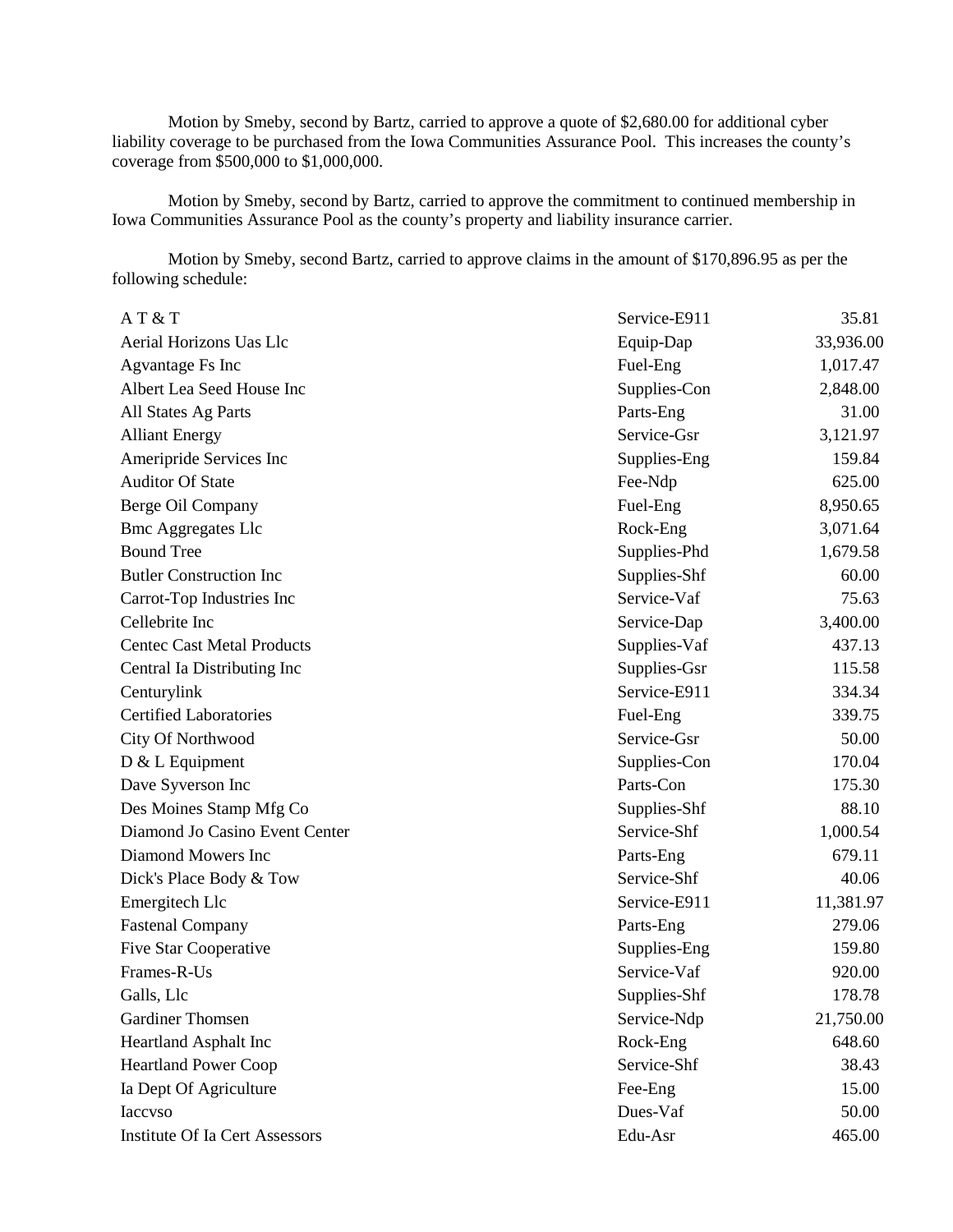| <b>Iowa Conservation And Preservation Consortium</b> | Fee-Rec           | 85.00     |
|------------------------------------------------------|-------------------|-----------|
| Ip Pathways                                          | Service-Dap       | 562.20    |
| J & J Machining Welding & Fabricating                | Supplies-Eng      | 380.41    |
| Jacob Hanson                                         | Reimb-Trs         | 322.16    |
| Jerry Hopperstad                                     | Meeting-Asr       | 208.00    |
| Joe's Collision & Performance Inc                    | Service-Shf       | 490.99    |
| <b>Johnson Vinyl Graphics</b>                        | Supplies-Con      | 254.00    |
| Kibble Equipment Llc                                 | Supplies-Gsr      | 1,243.51  |
| <b>Knudtson Automotive Service</b>                   | Service-Shf       | 2,833.17  |
| <b>Lawson Products Inc</b>                           | Parts-Eng         | 311.49    |
| Liberty Tire Recycling Llc                           | Service-Eng       | 1,498.79  |
| Mail Services Llc                                    | Service-Trs       | 313.04    |
| Marco Technologies Llc                               | Service-Asr       | 504.45    |
| Margie Butler                                        | Reimb-Shf         | 24.27     |
| Martin Marietta Materials Inc                        | Rock-Eng          | 2,673.62  |
| Mediacom                                             | Service-Dap       | 199.95    |
| Menards Inc                                          | Supplies-Eng      | 79.97     |
| Mike Romig                                           | Meeting-Asr       | 224.00    |
| <b>Nelson Family Trust</b>                           | Rent-Shf          | 300.00    |
| Niacog                                               | Service-Tra       | 9,271.58  |
| North Iowa Reporting                                 | Service-Aty       | 234.50    |
| Northwood Anchor Inc                                 | Service-Vaf       | 341.00    |
| Northwood Iha Villa Woods                            | Rent-Soc          | 23.00     |
| Nsb Bank                                             | Supplies-Rec      | 28.50     |
| Nuss Truck & Equipment Inc                           | Parts-Eng         | 2,030.96  |
| Peopleservice Inc                                    | Service-Wwt-Wat   | 15,445.77 |
| <b>Pinnacle Quality Insight</b>                      | Service-Phd       | 150.00    |
| <b>Rick Christeson</b>                               | Reimb-Eng         | 70.00     |
| Scott Madsen                                         | Meeting-Asr       | 209.80    |
| Seat                                                 | Dues-Aud          | 150.00    |
| <b>Staples Credit Plan</b>                           | Supplies          | 416.48    |
| The Samuels Group Inc                                | Service-Ndp       | 5,950.00  |
| <b>Thomas Reid</b>                                   | Mileage Reimb-Vaf | 59.69     |
| <b>Thomson Reuters</b>                               | Service-Cta       | 177.00    |
| <b>U S Postal Service</b>                            | Postage-Shf       | 167.80    |
| Ubben Building Supplies, Inc.                        | Parts-Eng         | 521.00    |
| Us Cellular                                          | Service-Eng       | 26.50     |
| Val Paulson                                          | Reimb-Shf         | 28.99     |
| Vanguard Appraisals Inc                              | Service-Asr       | 60.00     |
| Ver Helst Snyder Drug                                | Copies-Con        | 76.28     |
| Verizon Wireless                                     | Service-Eng       | 667.79    |
| Viafield                                             | Supplies-Eng      | 667.96    |
| Visa                                                 | Supplies-Con      | 4,326.82  |
| Worth County Engineer                                | Fuel-Shf          | 5,073.94  |
| Worth County P H Petty Cash                          | Supplies-Phd-Tra  | 170.30    |